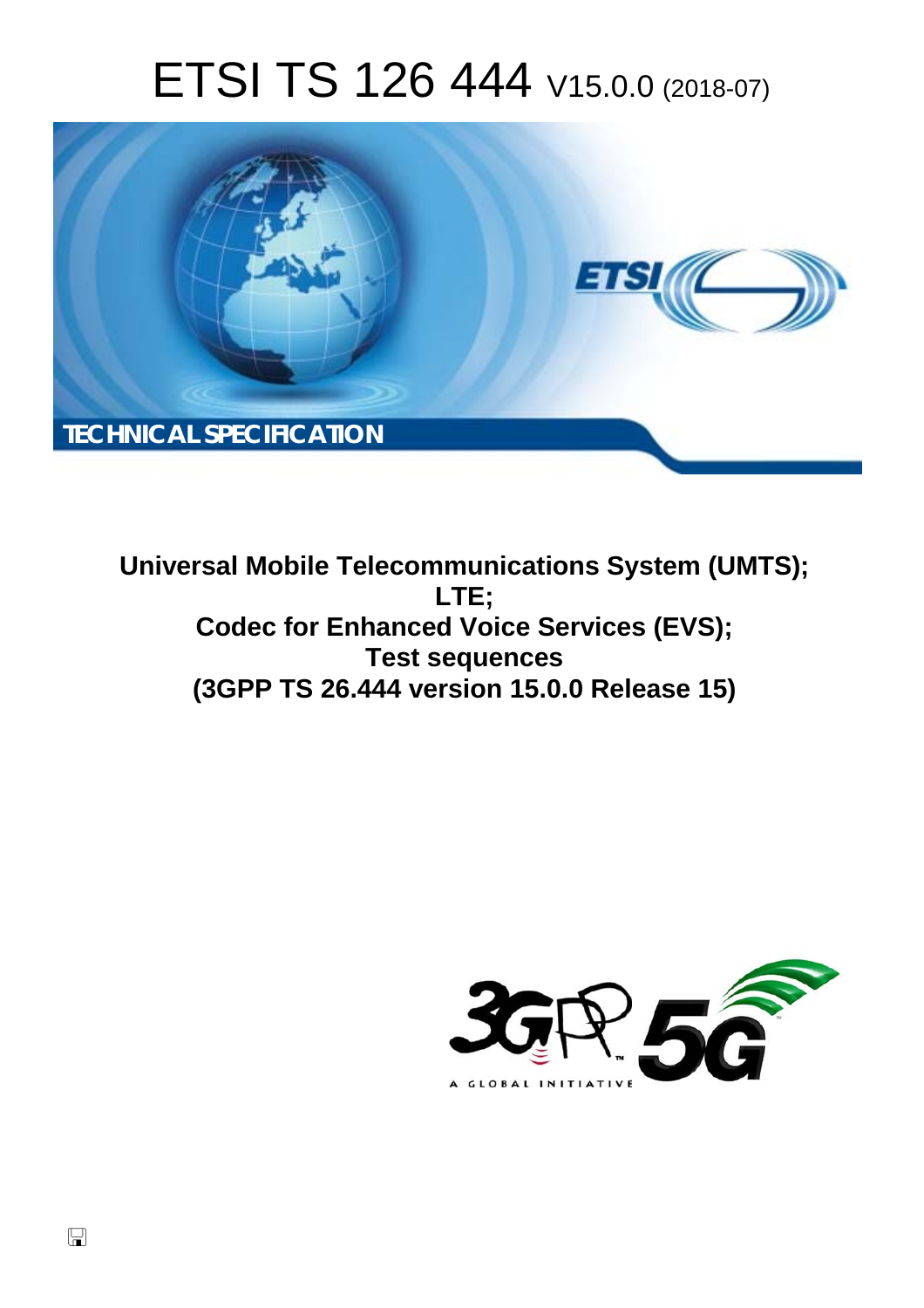Reference RTS/TSGS-0426444vf00

> Keywords LTE,UMTS

#### *ETSI*

#### 650 Route des Lucioles F-06921 Sophia Antipolis Cedex - FRANCE

Tel.: +33 4 92 94 42 00 Fax: +33 4 93 65 47 16

Siret N° 348 623 562 00017 - NAF 742 C Association à but non lucratif enregistrée à la Sous-Préfecture de Grasse (06) N° 7803/88

#### *Important notice*

The present document can be downloaded from: <http://www.etsi.org/standards-search>

The present document may be made available in electronic versions and/or in print. The content of any electronic and/or print versions of the present document shall not be modified without the prior written authorization of ETSI. In case of any existing or perceived difference in contents between such versions and/or in print, the only prevailing document is the print of the Portable Document Format (PDF) version kept on a specific network drive within ETSI Secretariat.

Users of the present document should be aware that the document may be subject to revision or change of status. Information on the current status of this and other ETSI documents is available at <https://portal.etsi.org/TB/ETSIDeliverableStatus.aspx>

If you find errors in the present document, please send your comment to one of the following services: <https://portal.etsi.org/People/CommiteeSupportStaff.aspx>

#### *Copyright Notification*

No part may be reproduced or utilized in any form or by any means, electronic or mechanical, including photocopying and microfilm except as authorized by written permission of ETSI. The content of the PDF version shall not be modified without the written authorization of ETSI. The copyright and the foregoing restriction extend to reproduction in all media.

> © ETSI 2018. All rights reserved.

**DECT**TM, **PLUGTESTS**TM, **UMTS**TM and the ETSI logo are trademarks of ETSI registered for the benefit of its Members. **3GPP**TM and **LTE**TM are trademarks of ETSI registered for the benefit of its Members and of the 3GPP Organizational Partners. **oneM2M** logo is protected for the benefit of its Members.

**GSM**® and the GSM logo are trademarks registered and owned by the GSM Association.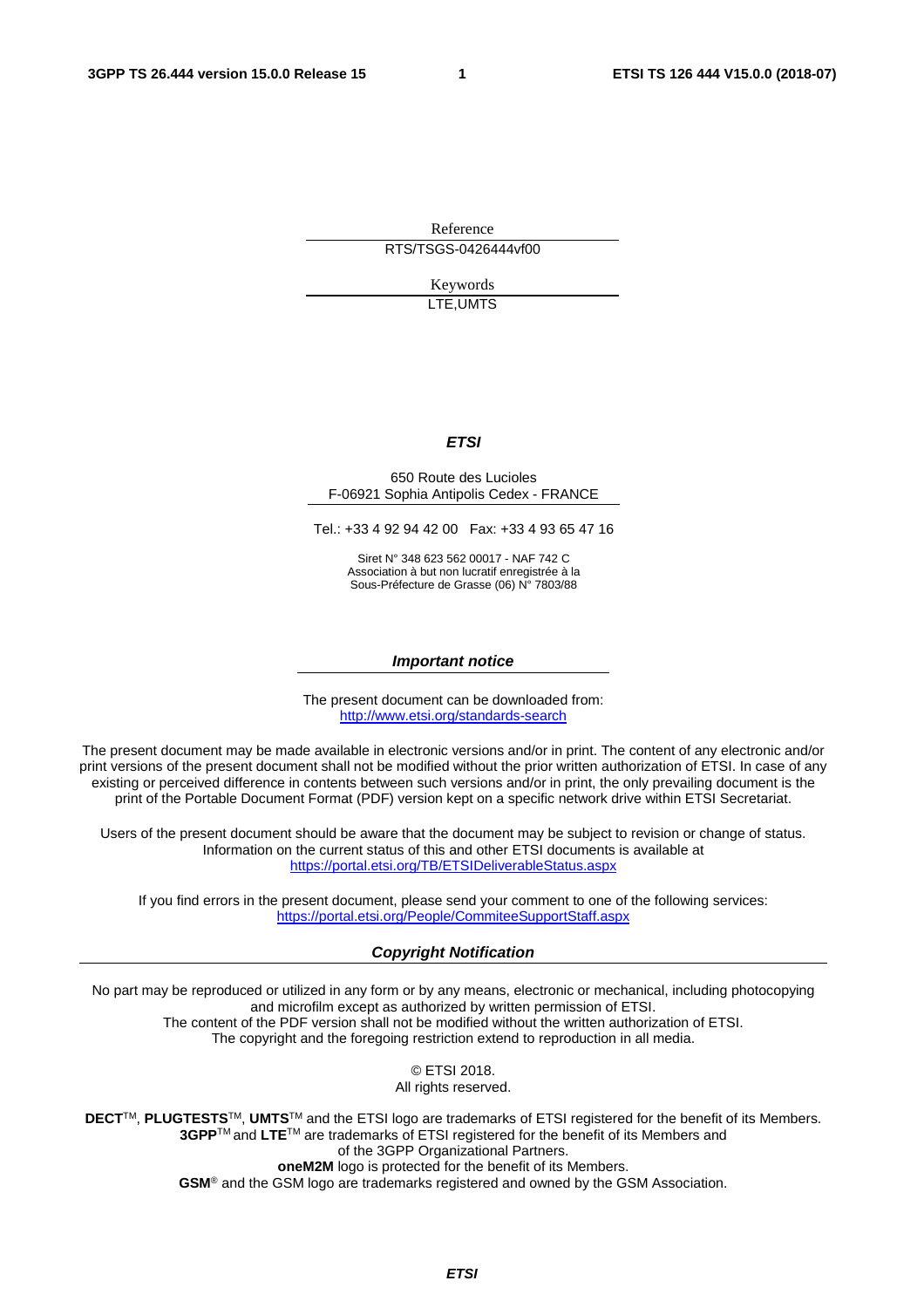### Intellectual Property Rights

#### Essential patents

IPRs essential or potentially essential to normative deliverables may have been declared to ETSI. The information pertaining to these essential IPRs, if any, is publicly available for **ETSI members and non-members**, and can be found in ETSI SR 000 314: *"Intellectual Property Rights (IPRs); Essential, or potentially Essential, IPRs notified to ETSI in respect of ETSI standards"*, which is available from the ETSI Secretariat. Latest updates are available on the ETSI Web server ([https://ipr.etsi.org/\)](https://ipr.etsi.org/).

Pursuant to the ETSI IPR Policy, no investigation, including IPR searches, has been carried out by ETSI. No guarantee can be given as to the existence of other IPRs not referenced in ETSI SR 000 314 (or the updates on the ETSI Web server) which are, or may be, or may become, essential to the present document.

#### **Trademarks**

The present document may include trademarks and/or tradenames which are asserted and/or registered by their owners. ETSI claims no ownership of these except for any which are indicated as being the property of ETSI, and conveys no right to use or reproduce any trademark and/or tradename. Mention of those trademarks in the present document does not constitute an endorsement by ETSI of products, services or organizations associated with those trademarks.

### Foreword

This Technical Specification (TS) has been produced by ETSI 3rd Generation Partnership Project (3GPP).

The present document may refer to technical specifications or reports using their 3GPP identities, UMTS identities or GSM identities. These should be interpreted as being references to the corresponding ETSI deliverables.

The cross reference between GSM, UMTS, 3GPP and ETSI identities can be found under [http://webapp.etsi.org/key/queryform.asp.](http://webapp.etsi.org/key/queryform.asp)

# Modal verbs terminology

In the present document "**shall**", "**shall not**", "**should**", "**should not**", "**may**", "**need not**", "**will**", "**will not**", "**can**" and "**cannot**" are to be interpreted as described in clause 3.2 of the [ETSI Drafting Rules](https://portal.etsi.org/Services/editHelp!/Howtostart/ETSIDraftingRules.aspx) (Verbal forms for the expression of provisions).

"**must**" and "**must not**" are **NOT** allowed in ETSI deliverables except when used in direct citation.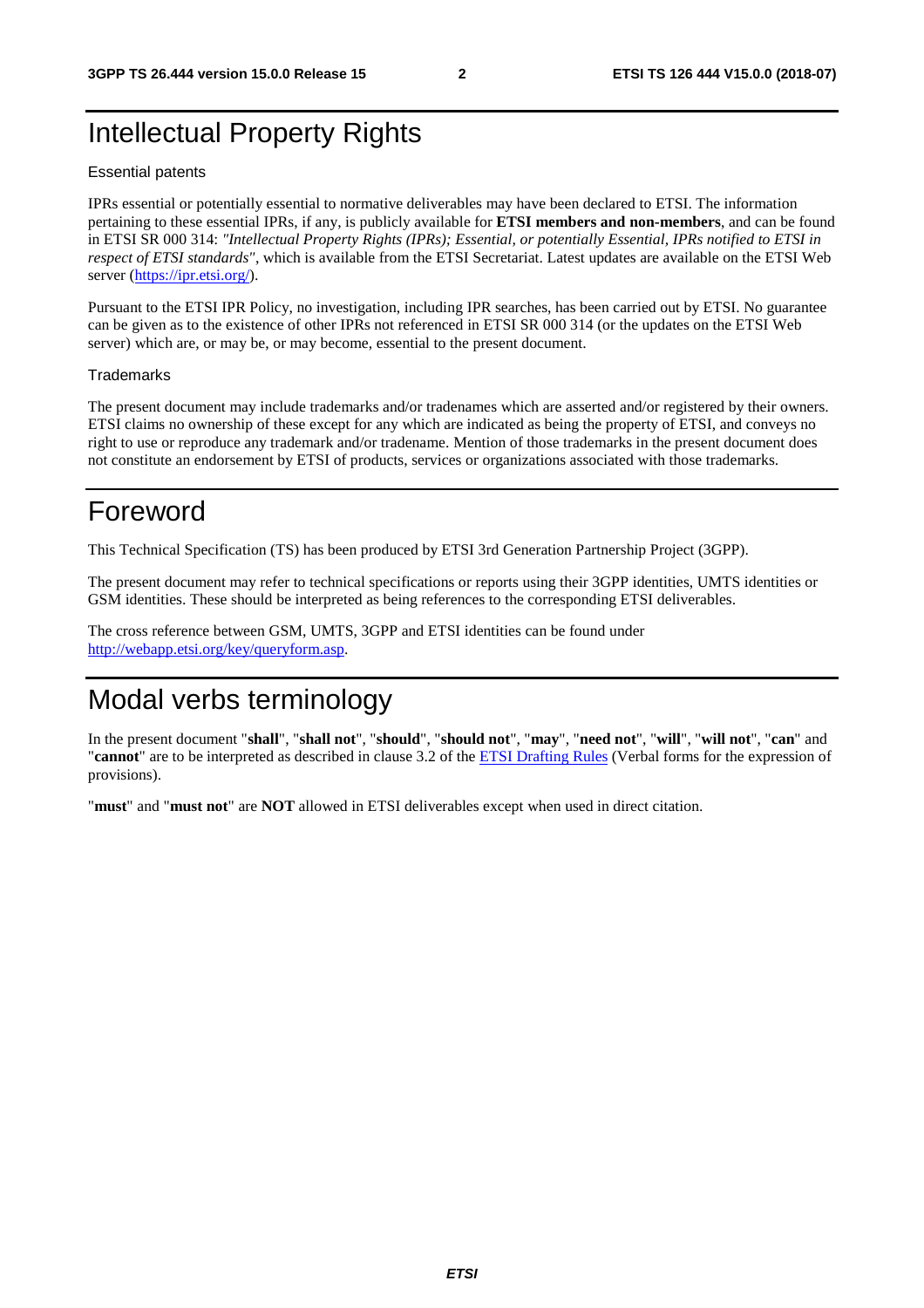# Contents

| 2                                                          |  |  |  |  |  |  |  |
|------------------------------------------------------------|--|--|--|--|--|--|--|
| 3<br>3.1<br>3.2                                            |  |  |  |  |  |  |  |
| $\overline{4}$<br>4.1                                      |  |  |  |  |  |  |  |
| 5<br>5.1<br>5.2                                            |  |  |  |  |  |  |  |
| 6<br>6.1<br>6.2<br>6.3<br>6.3.1<br>6.3.2<br>6.3.3<br>6.3.4 |  |  |  |  |  |  |  |
| 7                                                          |  |  |  |  |  |  |  |
| <b>Annex A (informative):</b>                              |  |  |  |  |  |  |  |
|                                                            |  |  |  |  |  |  |  |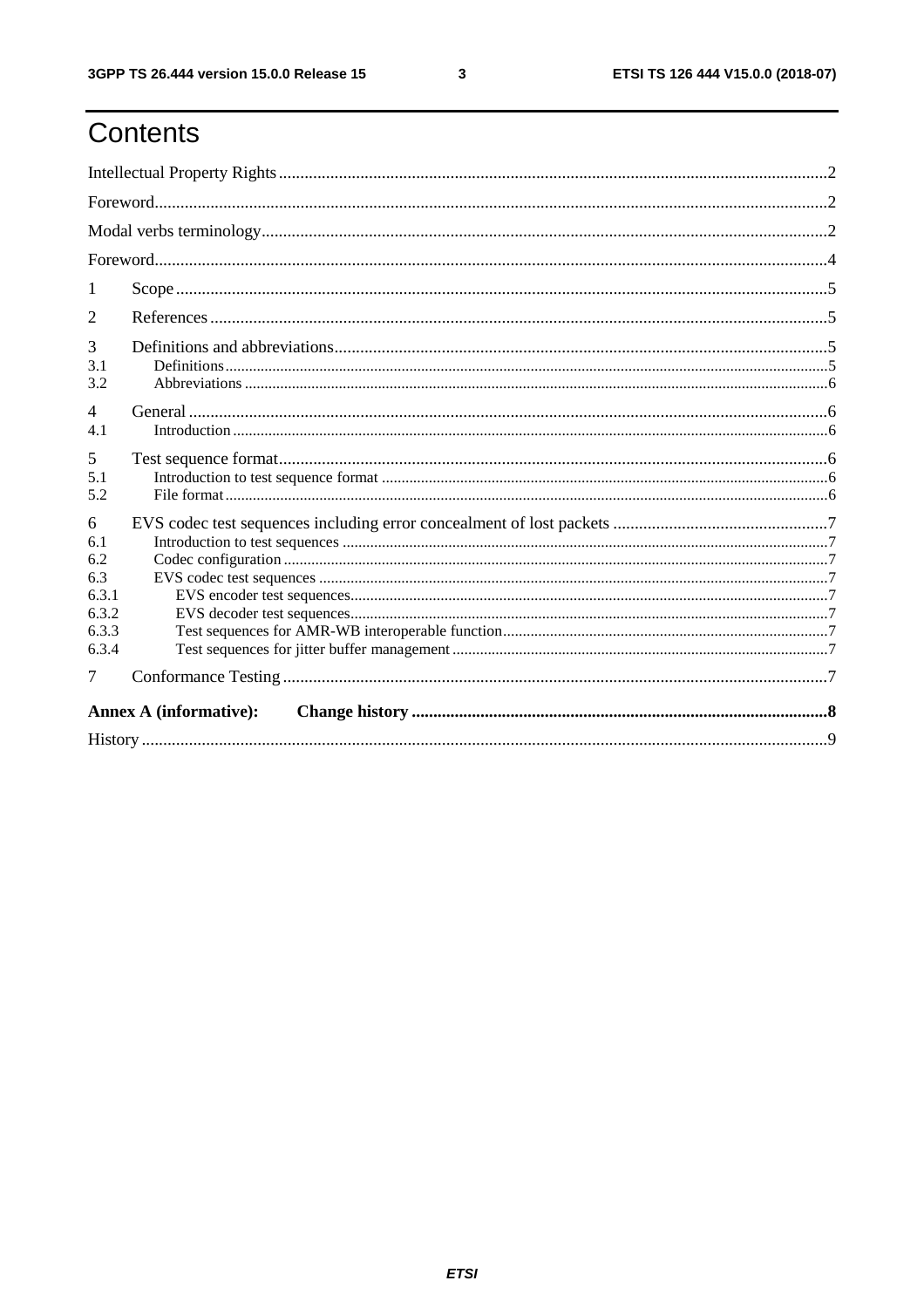## Foreword

This Technical Specification has been produced by the 3rd Generation Partnership Project (3GPP).

The contents of the present document are subject to continuing work within the TSG and may change following formal TSG approval. Should the TSG modify the contents of the present document, it will be re-released by the TSG with an identifying change of release date and an increase in version number as follows:

Version x.y.z

where:

- x the first digit:
	- 1 presented to TSG for information;
	- 2 presented to TSG for approval;
	- 3 or greater indicates TSG approved document under change control.
- y the second digit is incremented for all changes of substance, i.e. technical enhancements, corrections, updates, etc.
- z the third digit is incremented when editorial only changes have been incorporated in the document.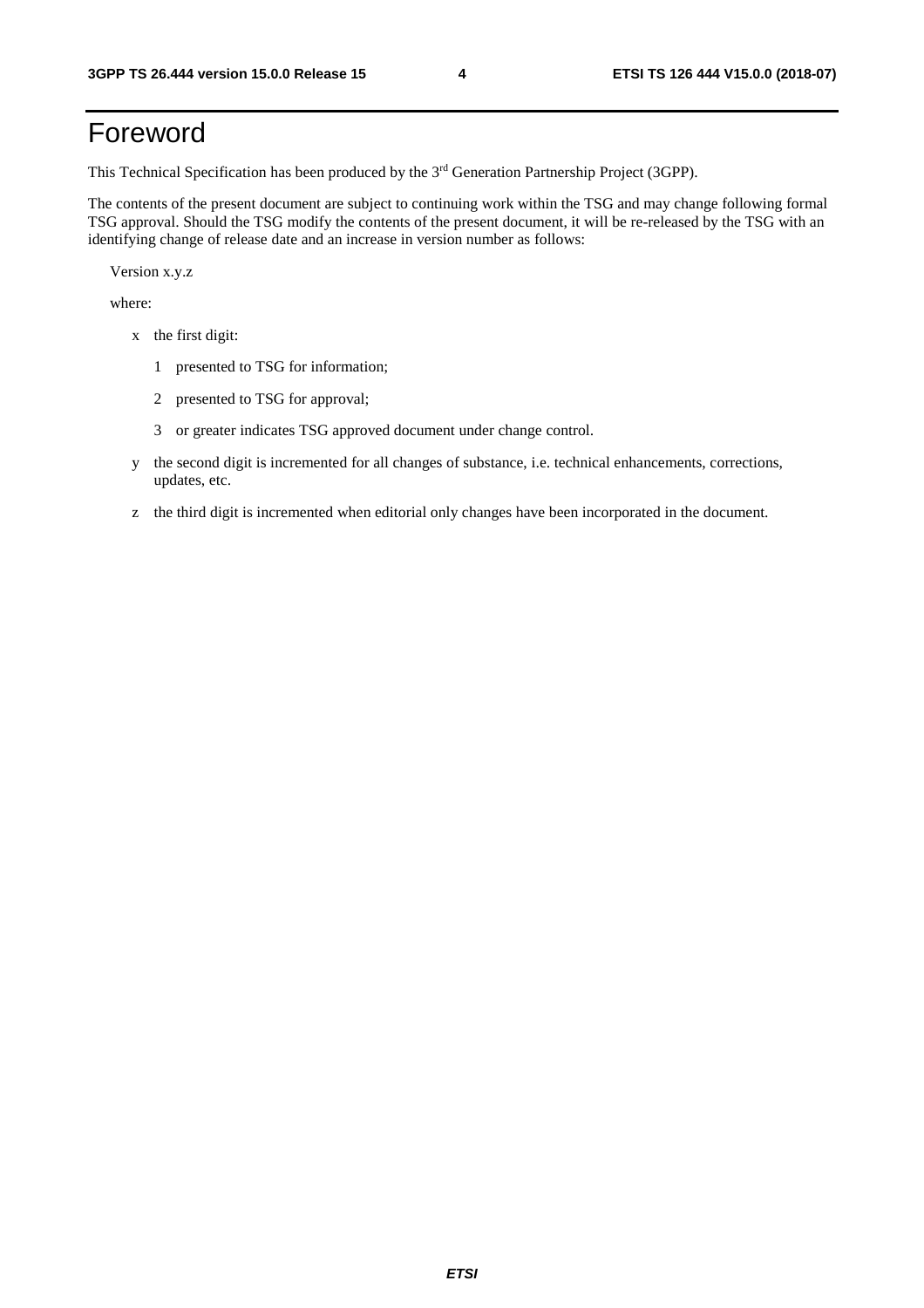#### 1 Scope

The present document specifies the digital test sequences for the Enhanced Voice Services (EVS) Codec. These sequences test for a bit-exact implementation of the EVS Codec (3GPP TS 26.445), Voice Activity Detection (VAD) (3GPP TS.26.451), Comfort Noise Generation (3GPP TS 26.449), Discontinuous Transmission (DTX) (3GPP TS 26.450), Error Concealment of Lost Packets (3GPP TS 26.447), Jitter Buffer Management (JBM) (3GPP TS 26.448), and AMR-WB Interoperable Function (3GPP TS 26.446). In addition, the present document specifies conformance testing (FFS).

#### 2 References

The following documents contain provisions which, through reference in this text, constitute provisions of the present document.

- References are either specific (identified by date of publication, edition number, version number, etc.) or non-specific.
- For a specific reference, subsequent revisions do not apply.
- For a non-specific reference, the latest version applies. In the case of a reference to a 3GPP document (including a GSM document), a non-specific reference implicitly refers to the latest version of that document *in the same Release as the present document*.
- [1] 3GPP TR 21.905: "Vocabulary for 3GPP Specifications".
- [2] 3GPP TS 26.445: "Codec for Enhanced Voice Services (EVS); Detailed Algorithmic Description".
- [3] 3GPP TS 26.451: "Codec for Enhanced Voice Services (EVS); Voice Activity Detection (VAD)".
- [4] 3GPP TS 26.449: "Codec for Enhanced Voice Services (EVS); Comfort Noise Generation (CNG) Aspects".
- [5] 3GPP TS 26.450: "Codec for Enhanced Voice Services (EVS); Discontinuous Transmission (DTX)".
- [6] 3GPP TS 26.447: "Codec for Enhanced Voice Services (EVS); Error Concealment of Lost Packets".
- [7] 3GPP TS 26.442: " Codec for Enhanced Voice Services (EVS); ANSI C code (fixed-point)".
- [8] 3GPP TS 26.443: "Codec for Enhanced Voice Services (EVS); ANSI C code (floating-point)".
- [9] 3GPP TS 26.174: "Adaptive Multi-Rate Wideband (AMR-WB) Speech Codec Test Sequences".
- [10] 3GPP TS 26.446: "Codec for Enhanced Voice Services (EVS); AMR-WB Backward Compatible Functions".
- [11] 3GPP TS 26. 448: "Codec for Enhanced Voice Services (EVS); Jitter Buffer Management".

## 3 Definitions and abbreviations

#### 3.1 Definitions

For the purposes of the present document, the terms and definitions given in 3GPP TS 26.445 [2], 3GPP TS 26.451 [3], 3GPP TS 26.449 [4], 3GPP TS 26.450 [5], 3GPP TS 26.447 [6], 3GPP TS 26.448 [11], and 3GPP TS 26.446 [10] apply.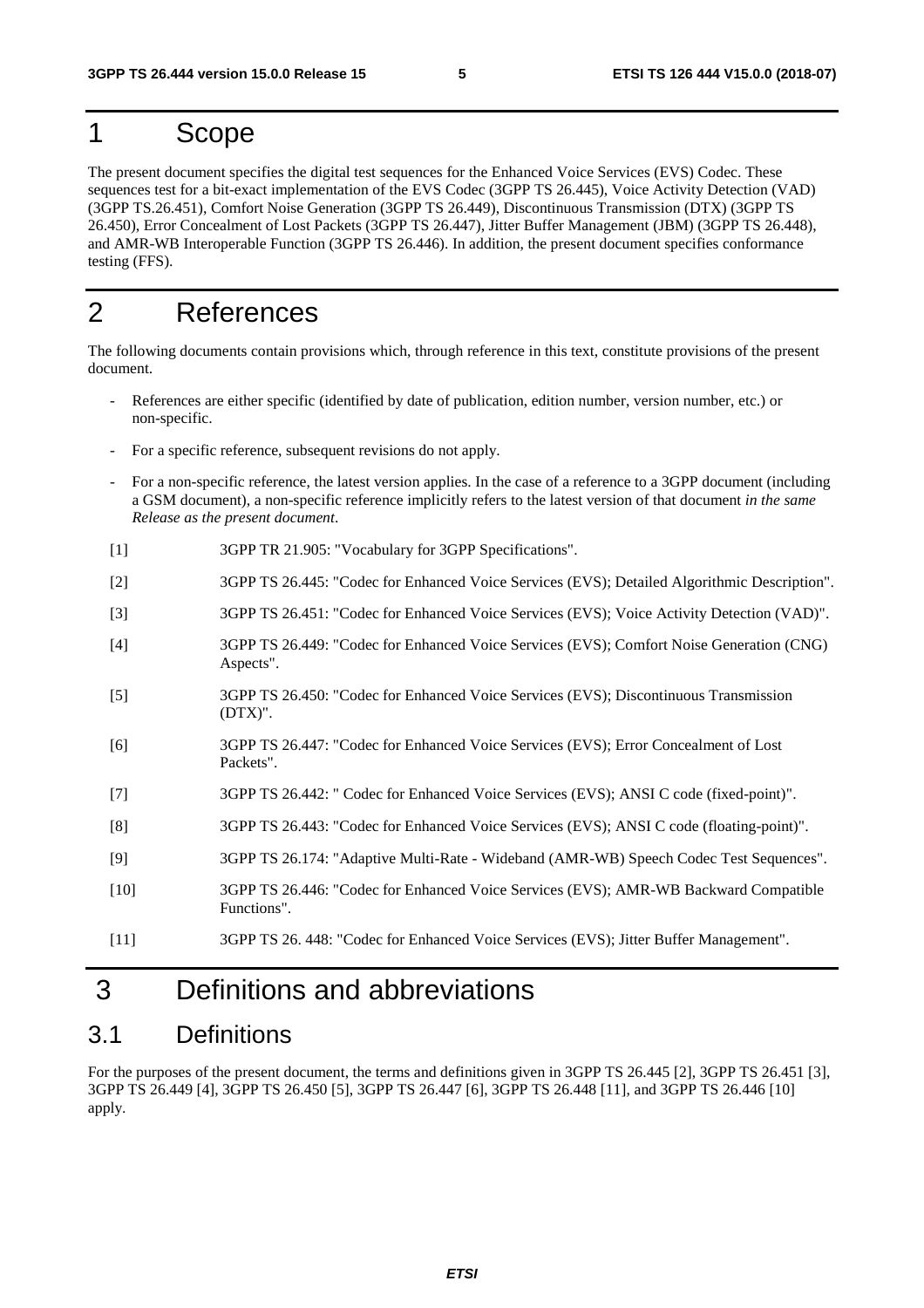#### 3.2 Abbreviations

For the purposes of the present document, the abbreviations given in TR 21.905 [1] and the following apply. An abbreviation defined in the present document takes precedence over the definition of the same abbreviation, if any, in TR 21.905 [1].

| ACELP         | Algebraic Code-Excited Linear Prediction   |
|---------------|--------------------------------------------|
| AMR-WB        | Adaptive Multi Rate Wideband (codec)       |
| <b>CNG</b>    | <b>Comfort Noise Generator</b>             |
| <b>DTX</b>    | Discontinuous Transmission                 |
| <b>EVS</b>    | <b>Enhanced Voice Services</b>             |
| FB.           | Fullband                                   |
| <b>FEC</b>    | <b>Frame Erasure Concealment</b>           |
| <b>IP</b>     | Internet Protocol                          |
| <b>JBM</b>    | Jitter Buffer Management                   |
| <b>MSB</b>    | Most Significant Bit                       |
| <b>MTSI</b>   | Multimedia Telephony Service for IMS       |
| NB            | Narrowhand                                 |
| PS.           | Packet Switched                            |
| <b>PSTN</b>   | Public Switched Telephone Network          |
| <b>SAD</b>    | Sound Activity Detection                   |
| <b>SC-VBR</b> | Source Controlled - Variable Bit Rate      |
| <b>SID</b>    | Silence Insertion Descriptor               |
| <b>SWB</b>    | Super Wideband                             |
| <b>VAD</b>    | Voice Activity Detection                   |
| WB            | Wideband                                   |
| <b>WMOPS</b>  | Weighted Millions of Operations Per Second |

# 4 General

### 4.1 Introduction

Digital test sequences are necessary to test for a bit exact implementation of the EVS codec (TS 26.445 [2]), Voice Activity Detection (TS 26.451 [3]), Comfort Noise Generation (TS 26.449 [4]), Discontinuous Transmission (TS 26.450 [5]), and Concealment of Lost Packets (3GPP TS 26.447 [6]). Jitter Buffer Management (JBM) (3GPP TS 26.448 [11]), and AMR-WB Interoperable Function (3GPP TS 26.446 [10]) and for the testing of the bit exactness of installations of the ANSI C code in TS 26.442 [7]. In addition, test sequences for the testing of the bit exactness of installations of the ANSI C code in TS 26.443 [8] are provided. For a standard compliant implementation of the above specifications the encoder and decoder output sequences shall match the provided output test sequences in the attached ZIP file.

Clause 5 describes the format of the files, which contain the digital test sequences. Clause 6 describes the test sequences for the EVS codec, including error concealment of lost packets, the AMR-WB interoperable function. the VAD, comfort noise generation, discontinuous transmission, the AMR-WB interoperable function, the EVS jitter buffer management, Clause 7 describes the conformance testing for non-bit exact implementations of the EVS codec.

# 5 Test sequence format

### 5.1 Introduction to test sequence format

This clause provides information on the format of the digital test sequences for the EVS codec (TS 26.445 [2]), Voice Activity Detection (TS 26.451 [3]), Comfort Noise Generation (TS 26.449 [4]), Discontinuous Transmission (TS 26.449 [5]), and Error Concealment of Lost Packets (TS 26.447 [6]), Jitter Buffer Management (JBM) (3GPP TS 26.448 [11]), and AMR-WB Interoperable Function (3GPP TS 26.446 [10]).

### 5.2 File format

The test sequence files in PC (little-endian) byte order are provided in archive files (ZIP format, see the pointer file Readme.txt which accompanies the present document).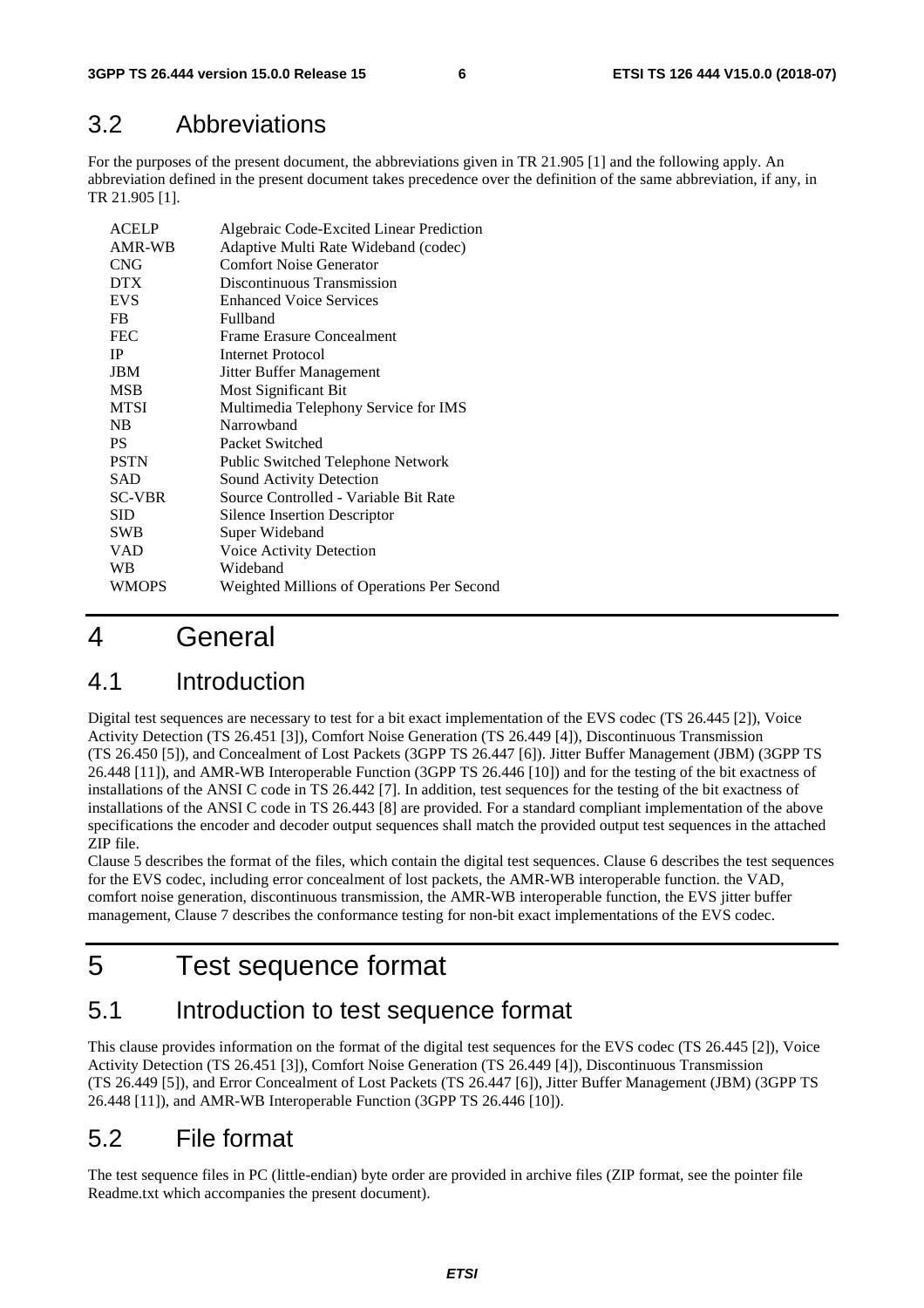Following decompression, three types of file are provided:

| $\overline{\phantom{a}}$ | Files for input to the speech encoder:                                            | $*$ INP |
|--------------------------|-----------------------------------------------------------------------------------|---------|
| ۰.                       | Files for comparison with the encoder output and for input to the speech decoder: | *.COD   |
| -                        | Files for comparison with the decoder output:                                     | $*$ OUT |
| -                        | Files for input to the speech decoder with JBM                                    | $*$ RTP |
|                          | One mode control file for the mode switching test                                 | *.MOD   |
| -                        | Instructions how to operate the test sequences                                    | *TXT    |

# 6 EVS codec test sequences including error concealment of lost packets

#### 6.1 Introduction to test sequences

This clause provides information on the test sequences designed to exercise the EVS codec (TS 26.445 [2]).

#### 6.2 Codec configuration

The speech encoder shall be configured as instructed in the readme file attached.

#### 6.3 EVS codec test sequences

#### 6.3.1 EVS encoder test sequences

The test sequences are provided and described in the ZIP archive.

The test sequences for encoder testing and instructions to operate the encoder are summarized in Readme\_EVS\_enc.txt.

#### 6.3.2 EVS decoder test sequences

The test sequences for decoder testing and instructions to operate the decoder are summarized in Readme\_EVS\_dec.txt.

#### 6.3.3 Test sequences for AMR-WB interoperable function

The test sequences for the AMR-WB interoperable function include the test sequences defined in TS 26.174 [9], but \*.COD and \*.OUT files are not identical to those provided by TS 26.174.

Readme\_AMRWB\_IO\_enc.txt and Readme\_AMRWB\_IO\_dec.txt summarized the input test sequences, output test sequences, and instructions to execute the AMR-WB interoperable function test.

#### 6.3.4 Test sequences for jitter buffer management

The input test sequences, the output sequences, and instructions to run the jitter buffer management test are summarized in the Readme\_JBM\_dec.txt.

# 7 Conformance Testing

Conformance Testing is for further study.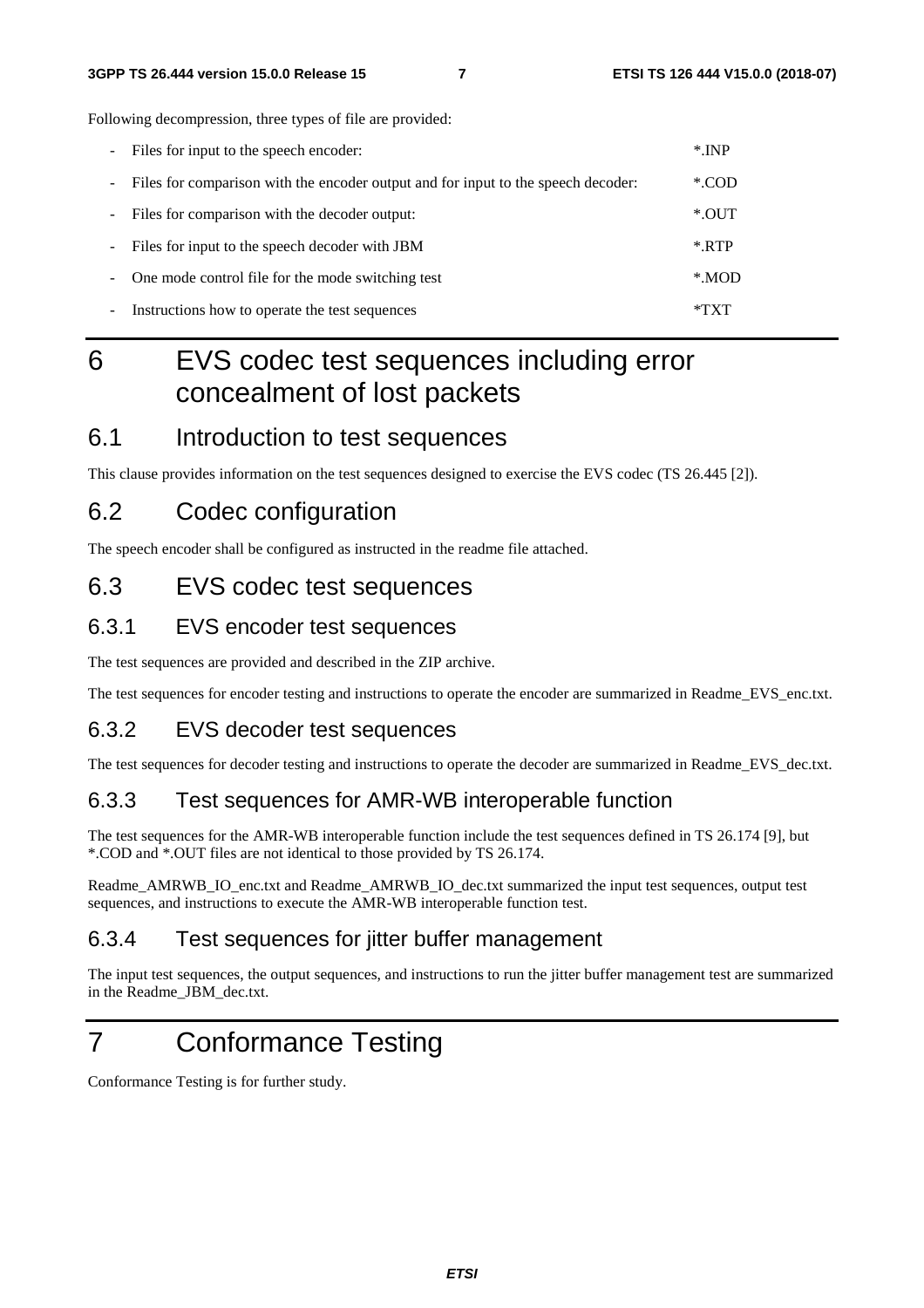# Annex A (informative): Change history

| <b>Change history</b> |                |             |           |                |   |                                                                                   |                       |
|-----------------------|----------------|-------------|-----------|----------------|---|-----------------------------------------------------------------------------------|-----------------------|
| <b>Date</b>           | <b>Meeting</b> | <b>TDoc</b> | <b>CR</b> | <b>Rev Cat</b> |   | Subject/Comment                                                                   | <b>New</b><br>version |
| 2014-09               | SA#65          | SP-140459   |           |                |   | Presented at TSG#65 for approval                                                  | 1.0.0                 |
| 2014-09               | SA#65          |             |           |                |   | Approved at TSG#65                                                                | 12.0.0                |
| 2014-12               | SA#66          | SP-140725   | 000       |                |   | Update of existing test vectors for the fixed-point EVS codec                     | 12.1.0                |
| 2014-12               | SA#66          | SP-140725   | 000       |                |   | Inclusion of test vectors for the floating-point EVS codec                        | 12.1.0                |
| 2015-03               | SA#67          | SP-150085   | 000<br>3  |                |   | Update of test vectors for the EVS codec                                          | 12.2.0                |
| 2015-06               | SA#68          | SP-150202   | 000<br>4  |                |   | Update of test vectors for the EVS codec                                          | 12.3.0                |
| 2015-09               | SA#69          | SP-150434   | 000<br>5  |                |   | Update of test vectors for the EVS codec                                          | 12.4.0                |
| 2015-12               | SA#70          | SP-150639   | 000<br>6  |                |   | Update of test vectors for the EVS codec                                          | 12.5.0                |
| 2015-12               | SA#70          |             |           |                |   | Version for Release 13                                                            | 13.0.0                |
| 2016-03               | SA#71          | SP-160064   | 000<br>8  |                |   | Update of test vectors for the EVS codec                                          | 13.1.0                |
| 2016-06               | SA#72          | SP-160257   | 001<br>0  |                | A | Update of test vectors for the EVS codec                                          | 13.2.0                |
| 2016-09               | SA#73          | SP-160589   | 001<br>2  |                | A | Update of test vectors for the EVS codec                                          | 13.3.0                |
| 2017-03               | SA#75          |             |           |                |   | Alignment of source code and test vectors versions (update of<br>Readme.txt file) | 13.3.1                |

| <b>Change history</b> |                |             |           |                |   |                                          |                       |
|-----------------------|----------------|-------------|-----------|----------------|---|------------------------------------------|-----------------------|
| <b>Date</b>           | <b>Meeting</b> | <b>TDoc</b> | <b>CR</b> | <b>Rev Cat</b> |   | Subject/Comment                          | <b>New</b><br>version |
| 2017-03               | 75             |             |           |                |   | Version for Release 14                   | 14.0.0                |
| 2017-12               | 78             | SP-170820   | 001       | 2              | A | Update of test vectors for the EVS codec | 14.1.0                |
| 2018-06               | 80             | SP-180261   | 002<br>0  | ٠.             | A | Update of test vectors for the EVS codec | 14.2.0                |
| 2018-06               | 80             |             |           |                |   | Version for Release 15                   | 15.0.0                |